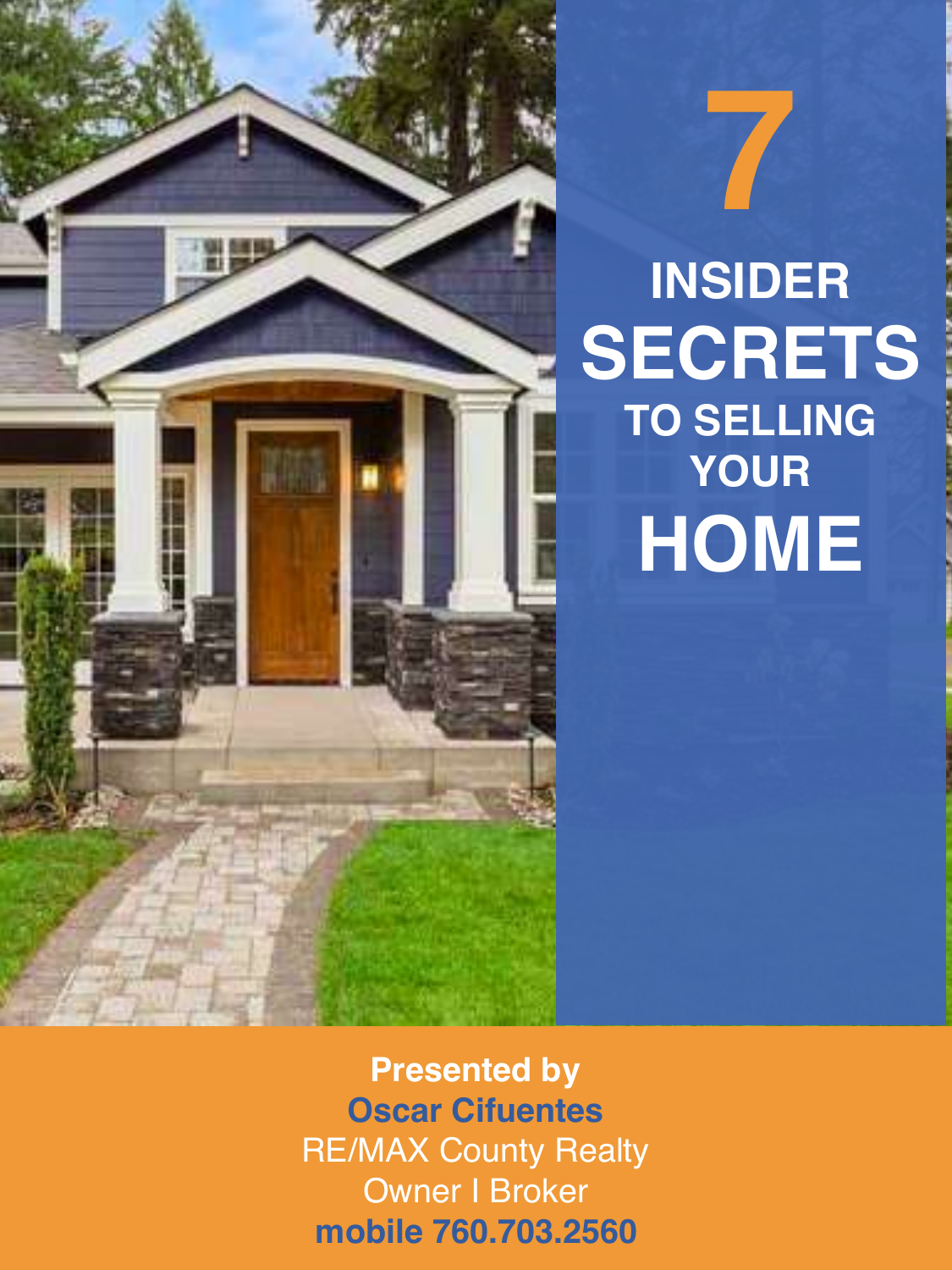

# DEAR **HOME** SELLER



Are you considering selling your home but you're not sure where to start? Does the thought of listing your home and getting it showing-ready stress you out?

My name is Oscar Cifuentes, and I'm committed to making sure that your home selling experience is as painless and stress free as possible. My team and I have been helping homeowners all across San Diego North County sell their homes quickly, easily, and at the highest price possible.

To get you started, I've created a list of the industry's best kept secrets to prepare your home to sell quickly for top dollar without any stress.

So sit back and relax. I'm here to help.

### **Your journey towards getting TOP DOLLAR**

**For your home begins here** Respectfully,

**Oscar Cifuentes Mobile 760.703.2560**  CA License 01504298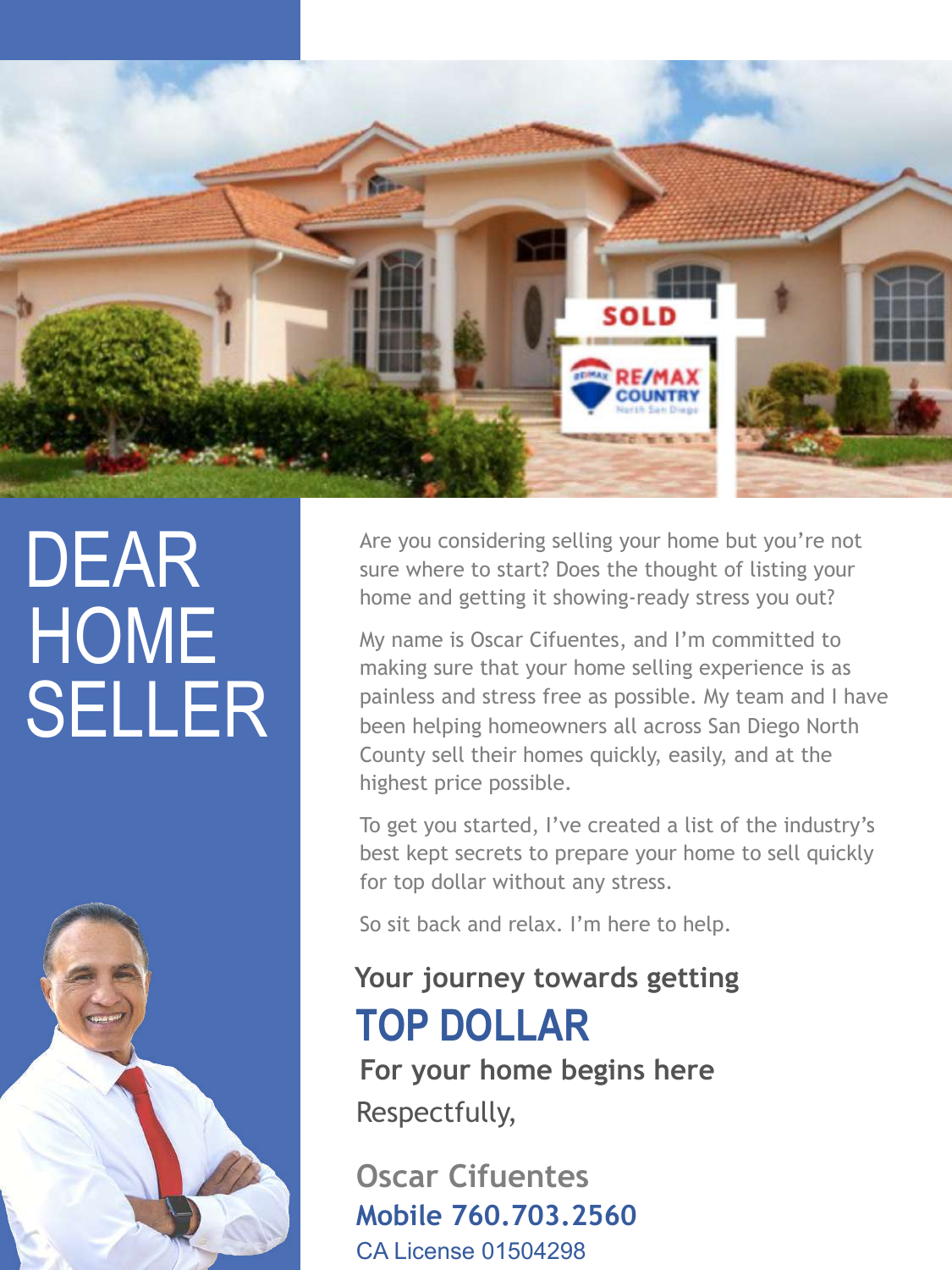## **INSIDER SECRET #1:** YOUR PRICE IS CRITICAL



When it comes to the local Real Estate, I know what sells and what doesn't... and often when a property doesn't sell, the reason is price. Correctly pricing your home is the single most important factor in preparing your home for sale.

Many homeowners are surprised to discover that pricing makes up 75% of their listing marketing.

The internet offers a wealth of information on property sales history and data, so buyers are better informed now more than ever. Many buyers search for months, scouting potential home candidates based on their features, location, and – you guessed it – price.

Buyers know when a home is priced fairly, and will make a decision quickly whether it's worth seeing or not. Since it's critical to get it right, here's a look at my top pricing strategies for 2021:



### **PRICING STRATEGY #1: PRICE AT MARKET VALUE**

This is the safest strategy to get a good price and sell quickly. To determine the market value of your home, here are just a few of the things that I consider:

- comparable listings on your street and in your neighborhood;
- recent sales of similar properties in your neighborhood and ones nearby
- current market conditions;
- the finishes, condition, and size of your home; and
- its location what's happening in your area now and what's expected to change in the foreseeable future.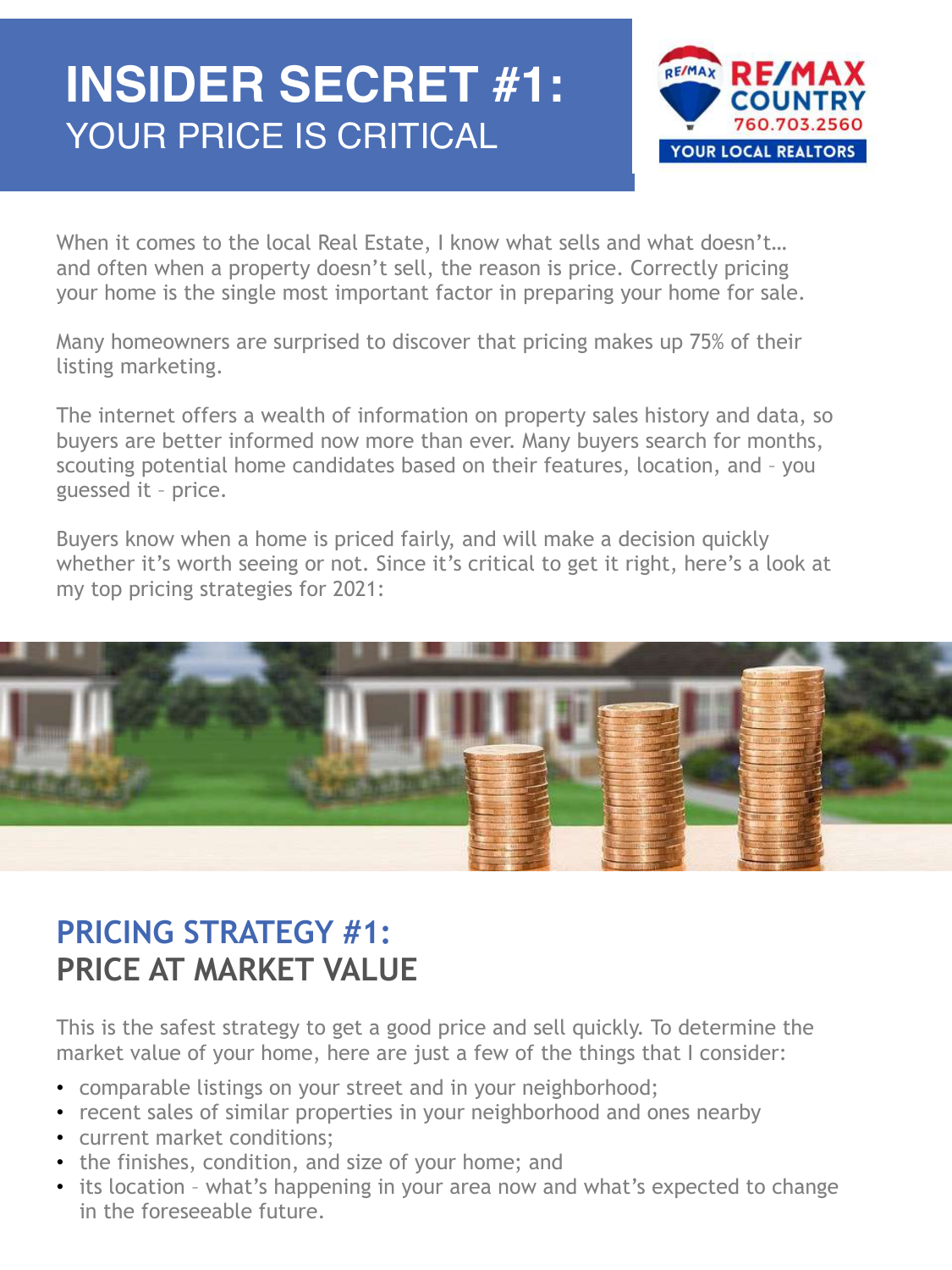### **PRICING STRATEGY #2: PRICE BELOW MARKET VALUE AND HOPE FOR A BIDDING WAR**



This can be an effective way to generate enough interest in your home that multiple Buyers want to make an offer on your home, thus driving up its price.

PROCEED WITH CAUTION…

Pricing your home below market value with the intent of getting multiple offers is primarily effective in a Sellers Market and when there is a limited supply of your type of property for sale.

Rest assured that I will guide you in the appropriate direction when considering this pricing strategy.

### **ANOTHER STRATEGY: PRICE ABOVE MARKET VALUE**

There's plenty of evidence out there that proves that properties that sit on the market because they are priced too high end up getting a lower price than they would have, had they priced at market value.

A home that's priced above market value will be overlooked by qualified buyers because they recognize they can get better value elsewhere.

### **Want To Find Out How Much Your House Is Worth TODAY?**

### **IT MIGHT BE WORTH MORE THAN YOU THINK!**

**IT'S 100% FREE Call 760.703.2560 to get your instant home evaluation**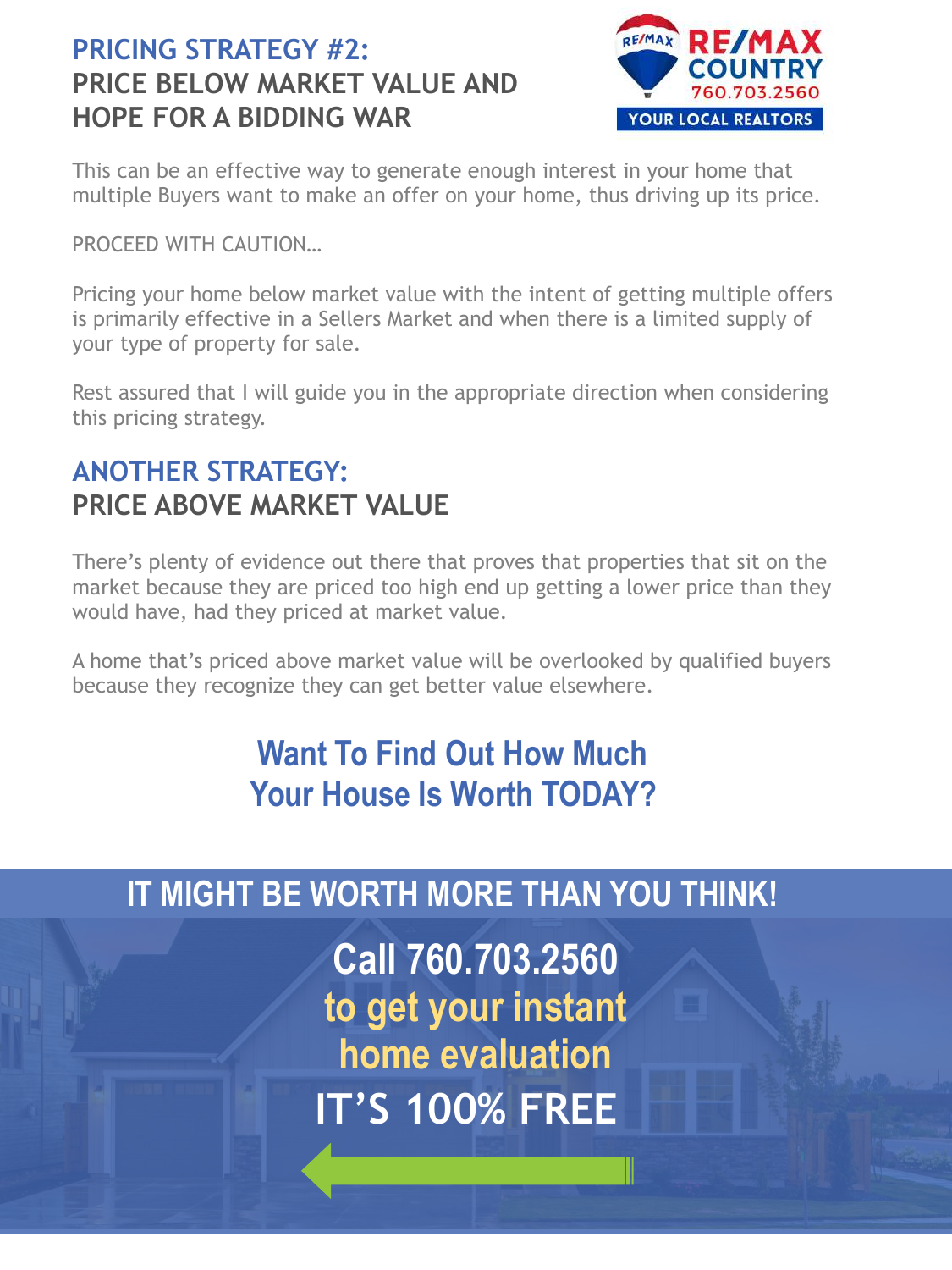## **INSIDER SECRET #2:** CURB APPEAL MATTERS



We never get a second chance to make a good first impression, so don't underestimate the power of an appealing front exterior. This is the first thing buyers see when they visit your home; make their first impression last.



#### **PRO TIP**

Most people have already made up their mind about your home before they even see the inside. If they see that your lawn isn't cut or there are cracks in the windows, they'll assume that you haven't taken care of the interior either. The buyers starts calculating the potential costs associated with these repairs or upgrades, instead of focusing on the beauty that your home has to offer.

The emotions potential buyers feel when they walk in to your property will follow them throughout their entire viewing experience. To make your prospects fall in love with your property from the get go, ensure the following:

- $\Box$  Lawns mowed
- Patio furniture clean and uncluttered
- ❑ Bicycles, children's toys, etc. stored neatly
- ❑ Driveway and sidewalk clear of debris
- $\Box$  Trees pruned, hedges trimmed<br> $\Box$  Flower beds weeded and tidy
- $\Box$  Flower beds weeded and tidy<br> $\Box$  Dead plants replaced
- Dead plants replaced

*Note: Having healthy flower beds and plants is a great way to make your home more welcoming, but for some buyers, this means high maintenance.* 

TIP

*Consider using flower pots, and plant sparingly, to give the appearance of an easy to maintain landscaped property.*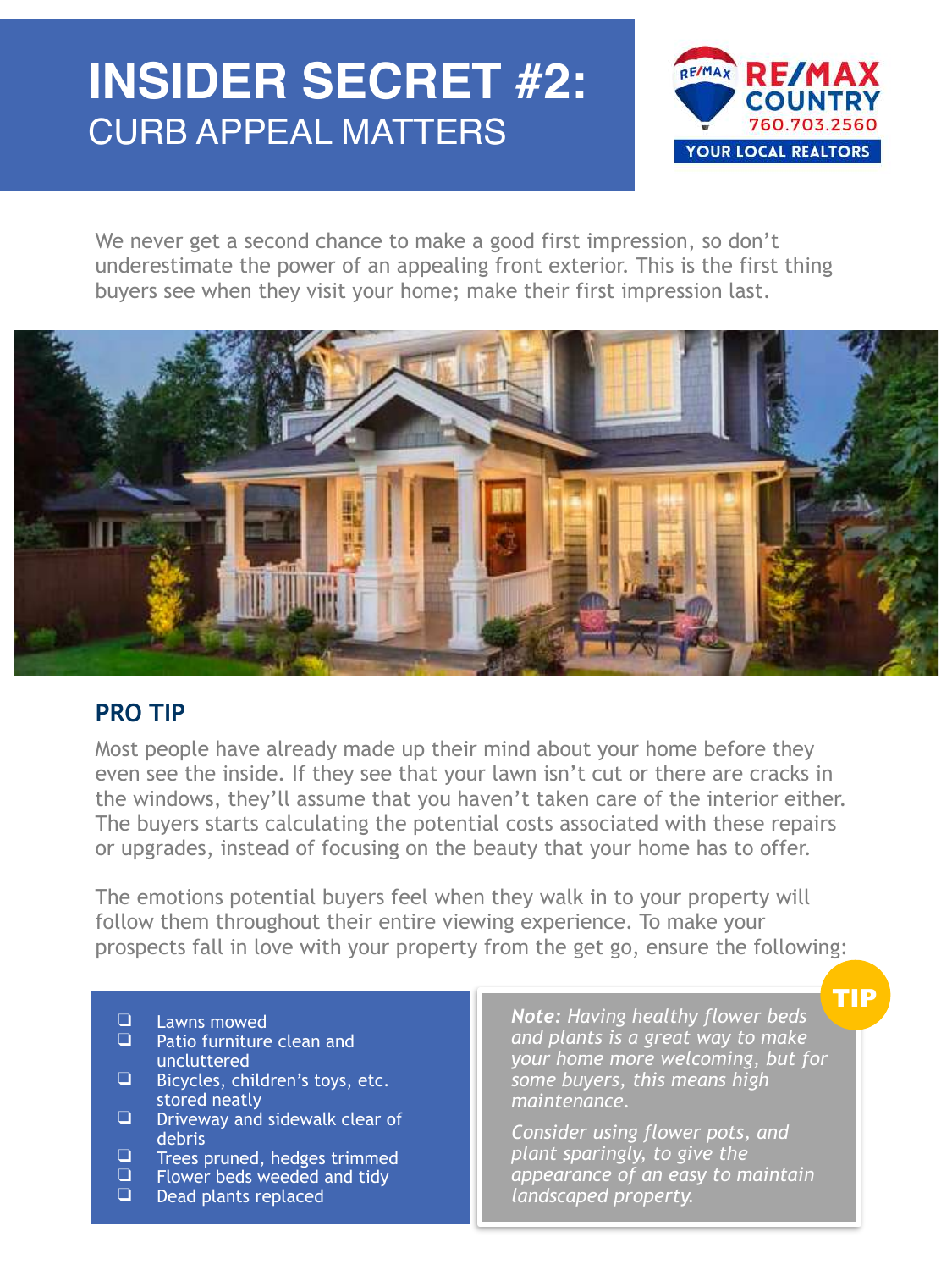## **INSIDER SECRET #3:** KITCHENS SELL HOMES



So you thought you were selling a home? Nope. You're selling a kitchen! That's right! The kitchen is the heart of the home and for many buyers, it's what sways them to write up an offer.

If you have an outdated kitchen, don't worry. You don't need to spend a fortune on renovations. A few inexpensive fixes can bring any old kitchen to life.

Consider replacing the hardware on your cabinet doors, installing a new faucet, and adding a fresh coat of paint. If your countertop is in desperate need of fixing, a low-cost laminate countertop can make a world of difference. One of the quickest ways to improve your kitchen is by simply decluttering your countertops. I recommend placing all countertop appliances (eg. blender, toaster) in your cupboards, and removing any counter-top utensils as well. This will give your kitchen a tidy appearance with the impression of more prep space. If your cabinets are in rough shape, maybe take a weekend to paint them to freshen them up.



TIP

If your appliances are outdated and you have extra funds, consider replacing just one with a high-end stainless steel appliance. A single high-end appliance will give your buyers the appearance that everything else is high-end too. Please speak with me in regards to cost efficient appliance options.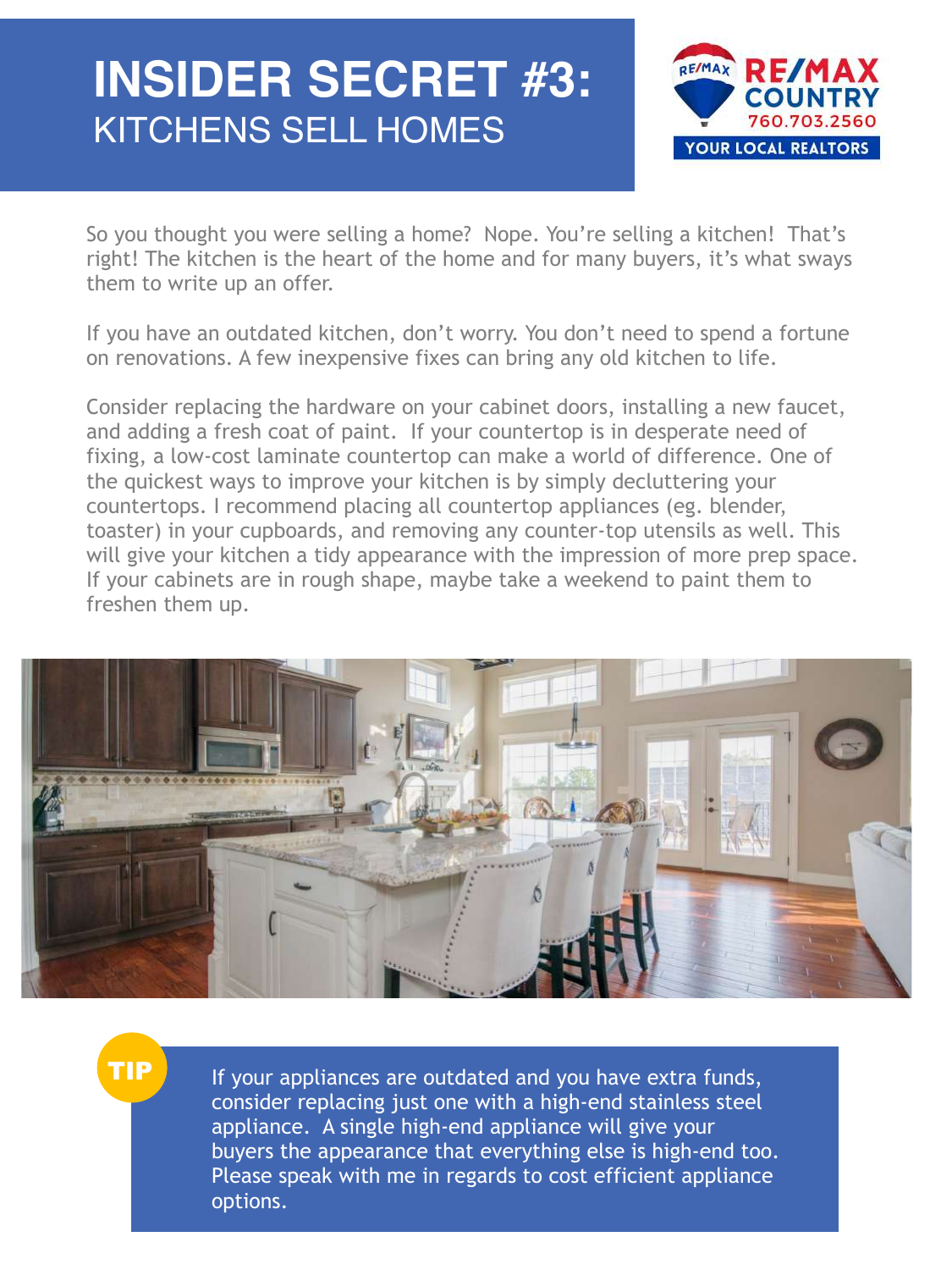### **INSIDER SECRET #4:** LIGHTING DOES WONDERS



Good lighting is one of the most important features to showcase a property. Consider, have you ever walked into a house and said, "This house is so dark," or "Wow, it's so bright!"? It's just one of those things you notice right away.

Fixing the lighting in your home is one of the easiest and most effective upgrades you can make. Best of all, it doesn't cost a lot of money and it's a quick fix.

Here are a few things you can do to improve the lighting in your home:

Take down any old, dark drapes and clean all your windows inside and out.

Replace your light bulbs with higher wattage bulbs using a warm white color.

Cut any overgrown plants outside that might be blocking the sunlight.

Replace any old lamp shades or add new floor lamps in rooms that are darker.

Make sure that all of your lights are working, especially in darker areas like basements, dens, and rooms without windows.

TIP

If *you want to get fancy, replace your entrance light and hallway ceiling lights with updated fixtures. You don't need to spend a lot of money, but the modern chandelier in the entrance will impress your buyers as soon as they walk into your home.*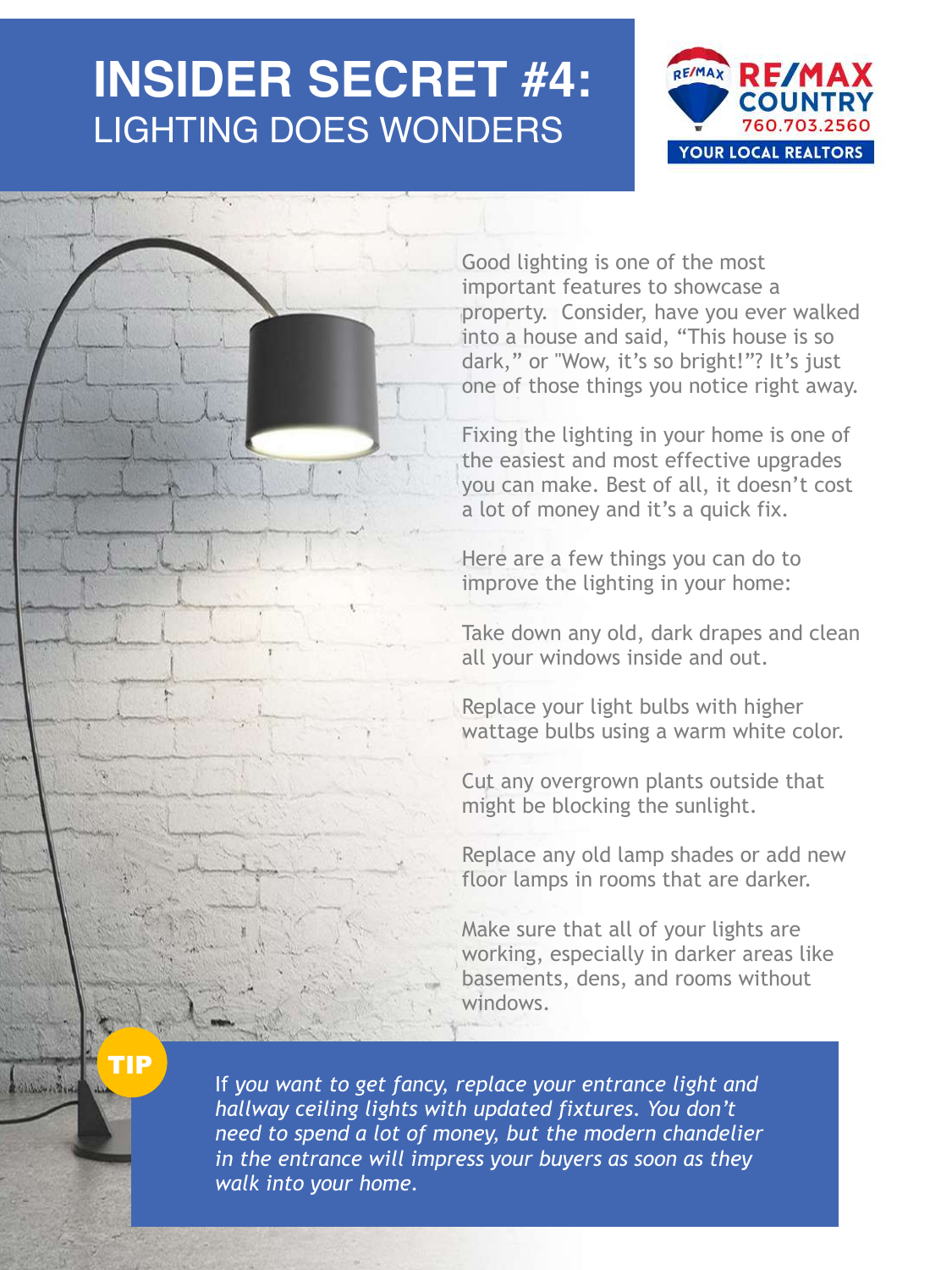### **INSIDER SECRET #5:** UPDATE - DON'T RENOVATE



When there is no budget to renovate, it makes sense to focus on simple and inexpensive fixes that you can quickly tackle on your own.

A new coat of paint will go a long way to freshen up and brighten your home. Replacing door handles, cabinet hardware, old light fixtures, yellowed air duct plates, and outdated mirrors are all simple updates that are inexpensive and easy to do.

Have any unfinished projects? This is the time to wrap them up and showcase your home at its best. Fix those leaky taps and closet doors that have fallen off their tracks – buyers will check these!

Removing the old dated popcorn ceiling can have a significant impact on your home. Though this is a slightly more advanced project, it is not that difficult. There are plenty of YouTube step-by-step tutorials that guide you through achieving a polished, smoothsurfaced ceiling on your own.

Most importantly: Clean, clean, clean! Even an outdated home that is spotless can show really well.

Scrub the grout in the bathrooms and remove the cobwebs from the basement. You want to go top to bottom without missing a single spot.





TIP

How a home looks and feels will affect a Buyer's perception of how much it's worth. But there's a lot you can do to influence that perception.

Take care of the *small details*, like scuff marks on your walls or dark spots on your carpet, to get top dollar for your home.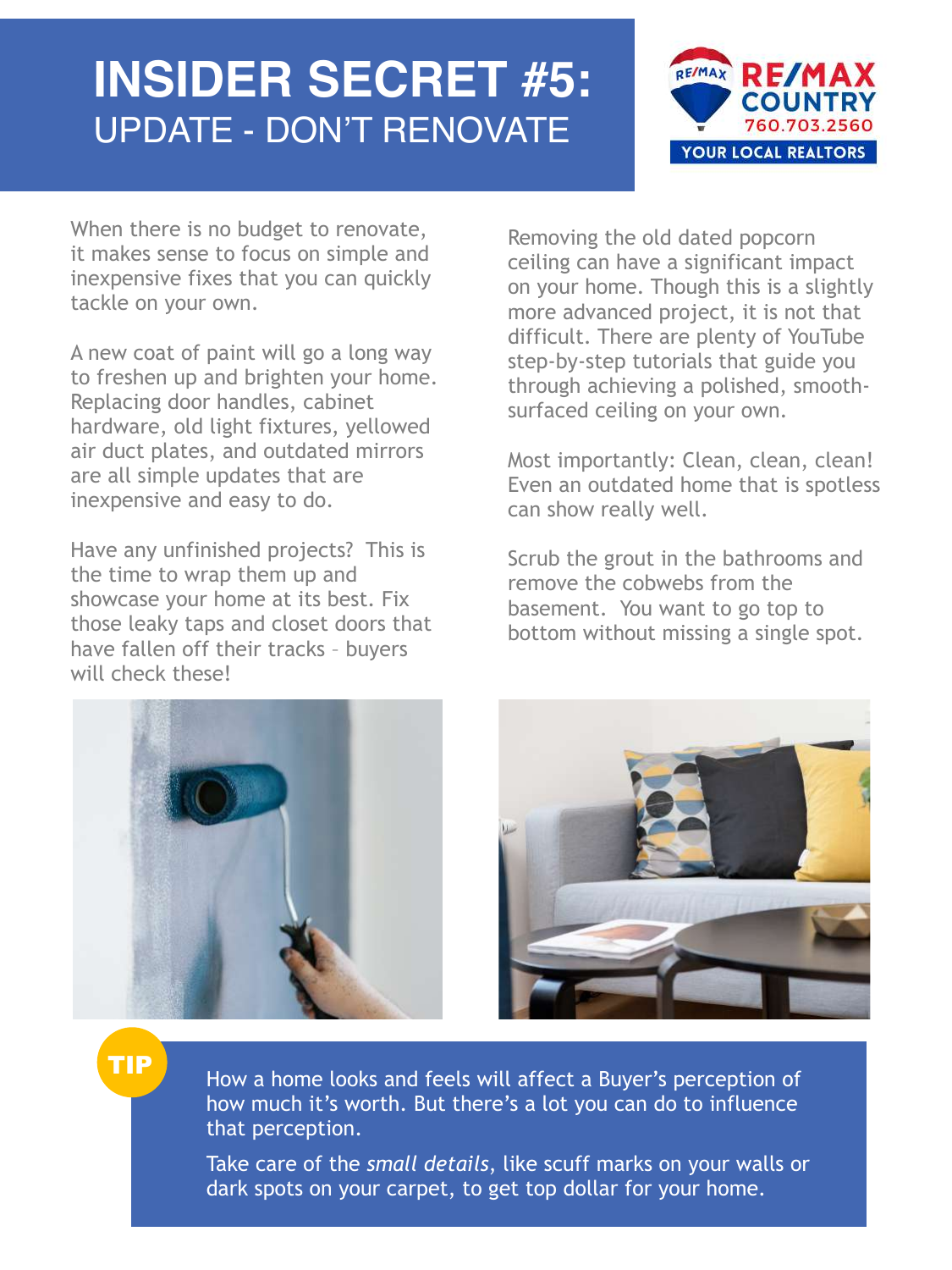## **INSIDER SECRET #6:** STAGING IS KEY



Did you know that staging your home can potentially increase its value and sell it faster?

Numerous studies have proven that a staged home will typically spend less time on the market, fetch more money, and appeal to more buyers.

Yes, hiring a staging company or renting furniture can be costly. But adding visual appeal, warmth, and beauty to your home doesn't have to be. If you don't have the budget to hire a professional, consider the following:

### **THE KEY TO STAGING IS DE-PERSONALIZING AND DECLUTTERING.**

- ❑ Pack away family pictures, unused toys and religious artifacts. Create a blank canvas for buyers to imagine their belongings in your space.
- ❑ Remove large furniture from small spaces to convey a feeling of openness.
- ❑ Add new pillows & throws to your chairs and beds to add warmth to your living room and bedrooms.
- ❑ Add fresh cut flowers to the dining table to create a welcoming feeling, as well as to help the buyer imagine entertaining in the space.

Staging can help you sell your home faster and possibly even receive a higher sale price. If you want to get it listed & sold quickly, staging your home is an important part of the process to consider.

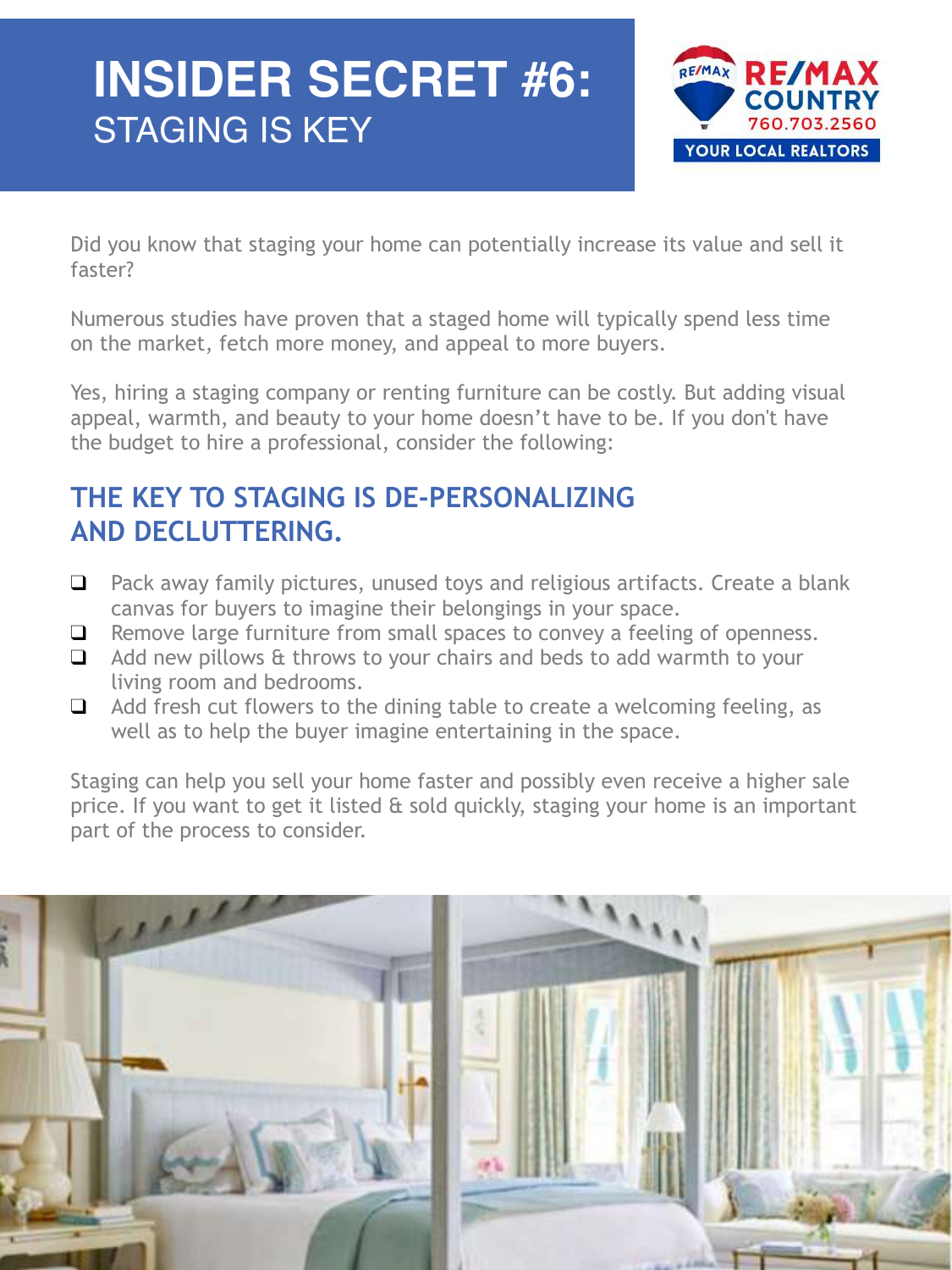# **INSIDER SECRET #7:** MARKETING MATTERS



One of your real estate agent's most important jobs is to ensure your home is visible to Buyers. Thus, it's crucial the marketing plan for your home includes:

#### **Online Marketing**

A whopping 92% of buyers begin their search for a home online, so being found on the web is critical. However, listing on the MLS is only half the battle. Make sure your agent knows how to use other websites, such as their office or personal website, to your advantage.

A savvy Realtor will also promote your listings to their network of other agents and potential Buyers via email or social media. Exposing your home to as many online avenues as possible will increase your chances of bringing traffic to your home, which in turn could mean a higher sale price. When we meet, I will show you a personalized marketing program for your property.

#### **Great Photography**

It pains me to see photos that have clearly been taken by a seller or a Realtor using their phone. Too many a time have I noticed blurry shots or bad lighting.

Since the majority of buyers will see your home for the first time online, you need photos that will capture their attention.

That means photography at angles that highlight your home's best features. I work with the best real estate photographers in town and will make sure to create fantastic shots of your home.

#### **Print Marketing**

Your agent should print feature flyers for your home so that any potential Buyers who see it will have information and specs to takeaway.

#### **Open House**

E

لوب<br>ان

Depending on how well your open house has been promoted, you can expect anywhere from 5 to 30 or more people to attend. Weekends are the best days to bring in the most potential buyers, so be prepared to leave your home for 2-4 hours – usually the first weekend after it is listed - on Saturday, Sunday or both days.

#### **For Sale Signs**

Buyers tend to cruise their target neighborhoods in search of their dream home, so a great For Sale sign on the lawn is always part of my marketing plan.

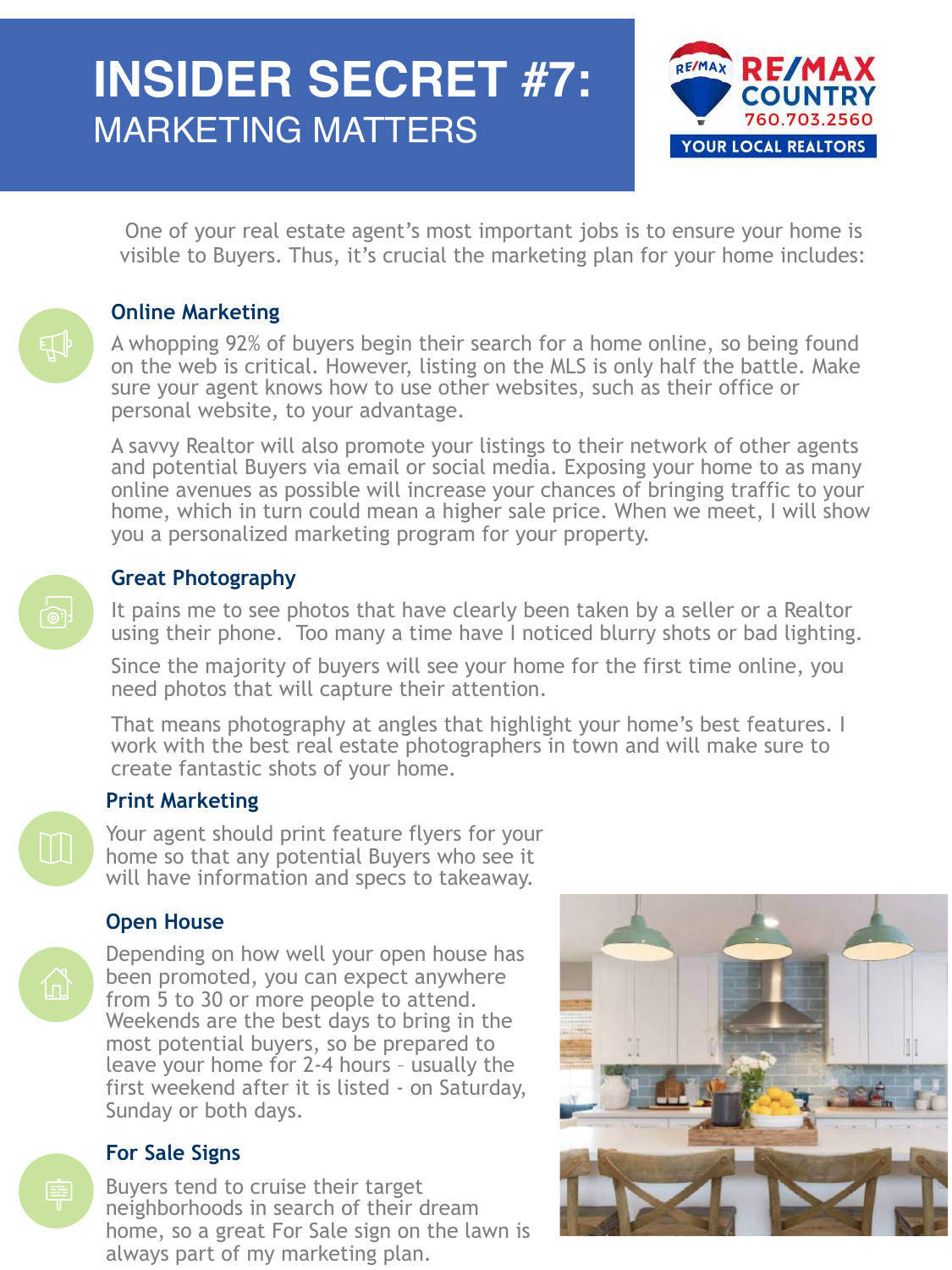## **BONUS SECRET:** CHOOSE THE RIGHT REALTOR



Don't put your biggest financial asset at risk by selling with the wrong agent. Make sure to choose the right agent for you, your family and your property. Local expertise matters!

### **THE RIGHT REALTOR WILL:**

#### **Work around your schedule**

Be weary of the agent whom selling homes isn't their full time job. A committed Realtor eats, lives, and breathes Real Estate. And more importantly, they've got skin in the game. Their livelihood and kid's college tuition is riding on them, so they'll move mountains to make you happy. A part-time agent simply won't have the time or motivation to full steam. Nor will they understand that Real Estate is not your regular 9-5 business. The right agent will work around your schedule, mornings noon and night to make sure your home gets sold.

#### **Set realistic expectations**

In the present market, properties are selling very fast and for over asking price in my area. In 2021 most of my listing sold in one day! However, Don't stress if your home isn't sold in the first weekend. I will continue to market your property, work with local agents and personally contact possible buyers until we the job done to your satisfaction!